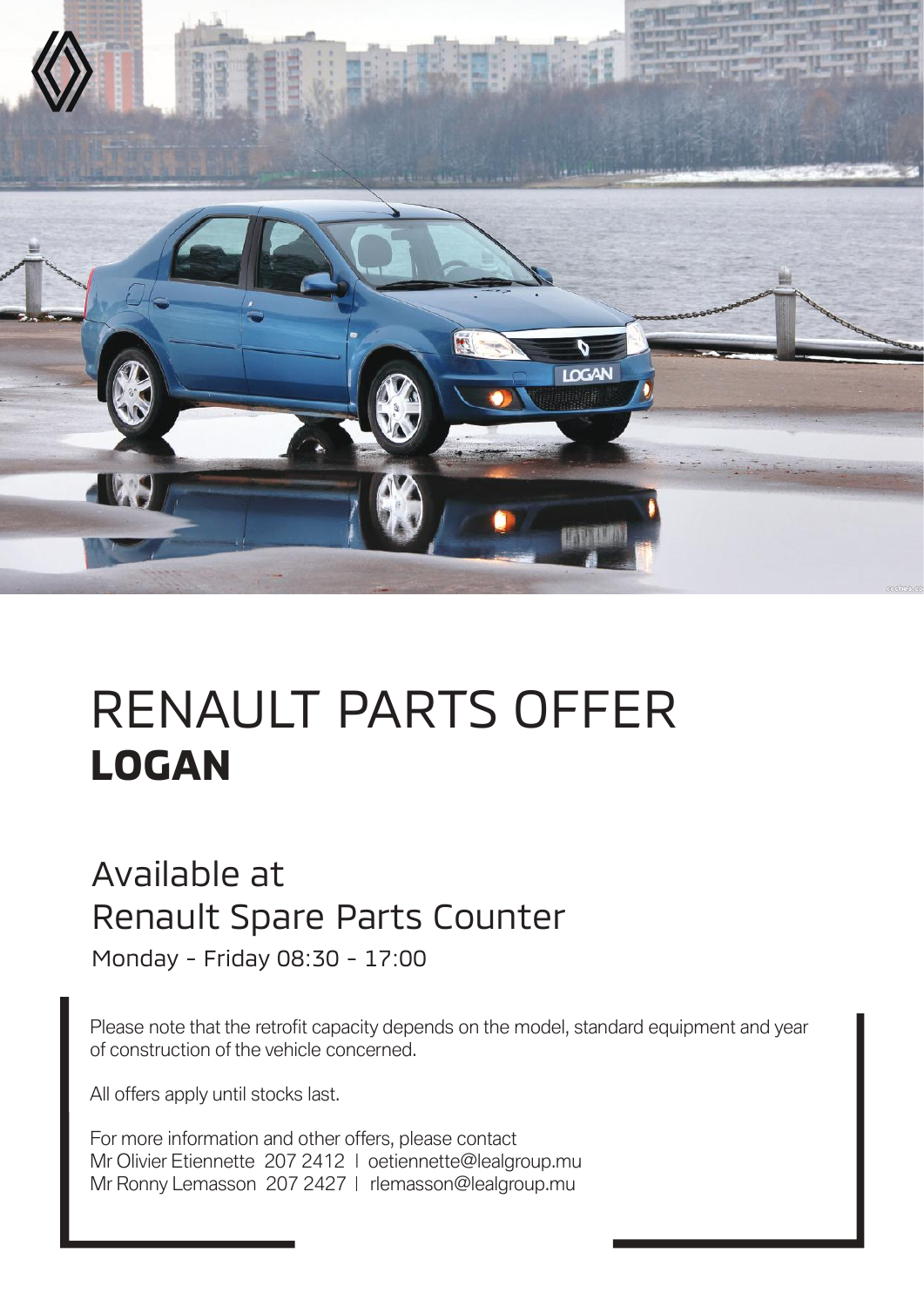

## **LOGAN**

| Part No.   | <b>Part Description</b>          | Model            | Qty            | <b>Unit Normal</b><br>Price (Rs) | $\frac{0}{0}$ | <b>Unit Special</b><br>Price (Rs) |
|------------|----------------------------------|------------------|----------------|----------------------------------|---------------|-----------------------------------|
| 7701477024 | KIT DE DISTRIBUTION              | <b>LSOC</b>      | 4              | 2,634                            | 40%           | 1,580                             |
| 7701477517 | KIT COURROIE AXS                 | <b>LSOC</b>      | $\overline{2}$ | 4,451                            | 40%           | 2,670                             |
| 8200769215 | <b>BRAS BALAI ESSUIE</b>         | <b>LSOC</b>      | $\mathbf{1}$   | 1,589                            | 50%           | 795                               |
| 224404252R | <b>FAISCEAU ALLUMAGE</b>         | <b>LSOC</b>      | 1              | 4,346                            | 50%           | 2,173                             |
| 8200420742 | TAMPON ELASTIQUE ex204600        | <b>LSOC</b>      | 1              | 7,766                            | 50%           | 3,883                             |
| 7703081054 | <b>CLIP MAINTIEN</b>             | <b>LSOC</b>      | 30             | 102                              | 50%           | 51                                |
| 545011362R | <b>BRAS TRSV INF AV/G</b>        | LSOC<br>*DS19*   | 1              | 5,801                            | 80%           | 1,160                             |
| 6001546867 | <b>CABLE EMBRAYAGE</b>           | <b>LSOC</b>      | 1              | 2,503                            | 80%           | 501                               |
| 6001546990 | RETROVISEUR EXTERIEUR DROIT      | <b>LSOC</b>      | $\mathbf{1}$   | 4,308                            | 80%           | 862                               |
| 6001547087 | TRINGLE COMMANDE OUVERTURE       | <b>LSOC</b>      | $\mathbf{1}$   | 394                              | 80%           | 79                                |
| 6001547696 | <b>COLLECTION RLT AVANT</b>      | <b>LSOC</b>      | 3              | 3,869                            | 80%           | 774                               |
| 6001548050 | <b>INSERT DE CLEF</b>            | <b>LSOC</b>      | 1              | 1,388                            | 80%           | 278                               |
| 6001548164 | COLL SOUFFLET TRANS INT DRT      | <b>LSOC</b>      | 3              | 3,395                            | 80%           | 679                               |
| 6001548970 | CONVERGENT                       | <b>LSOC</b>      | 1              | 3,044                            | 80%           | 609                               |
| 6001550345 | <b>MIRROIR RETRO EXT GAUCHE</b>  | <b>LSOC</b>      | $\mathbf{1}$   | 996                              | 80%           | 199                               |
| 6001550548 | <b>COLL SOUFFLET ROUE</b>        | <b>LSOC</b>      | $\mathbf{1}$   | 2,335                            | 80%           | 467                               |
| 7700411279 | BOUCHON RESERV L/GLACE .X8129    | <b>LSOC</b>      | $\overline{2}$ | 241                              | 80%           | 48                                |
| 7701068107 | <b>FILTRE ESSENCE</b>            | <b>LSOC</b>      | $\overline{2}$ | 587                              | 80%           | 117                               |
| 7701471719 | JOINT COUVERCLE X854             | <b>LSOC</b>      | $\overline{2}$ | 1,316                            | 80%           | 263                               |
| 8200038292 | <b>BAGUE</b>                     | LS <sub>OC</sub> | 1              | 622                              | 80%           | 124                               |
| 8200501316 | RETROVISEUR EXT GAUCHE-LOGAN     | <b>LSOC</b>      | $\overline{2}$ | 4,463                            | 80%           | 893                               |
| 8200501317 | RETROVISEUR EXT DROIT-LOGAN      | <b>LSOC</b>      | $\overline{2}$ | 4,260                            | 80%           | 852                               |
| 8200865655 | <b>BRIN CENTRALE AV</b>          | <b>LSOC</b>      | $\mathbf{1}$   | 1,537                            | 80%           | 307                               |
| 8200928456 | <b>SERRURE PORTE AV</b>          | <b>LSOC</b>      | $\mathbf{1}$   | 11,455                           | 80%           | 2,291                             |
| 926000097R | <b>COMPRESSEUR CLIMATISATION</b> | <b>LSOC</b>      | 1              | 36,372                           | 80%           | 7,274                             |
| 6001550291 | COLLECTION ROTULE AXIALE         | <b>LSOC</b>      | $\overline{2}$ | 3,960                            | 80%           | 792                               |
| 7701477694 | ALTERNATEUR 100A                 | <b>LSOC</b>      | $\mathbf{1}$   | 24,747                           | 80%           | 4,949                             |
| 7700414986 | CONTACTEUR STOP                  | <b>LSOC</b>      | $\mathbf{1}$   | 1,277                            | 80%           | 255                               |
| 8200104754 | <b>GALET ENROULEUR.</b>          | <b>LSOC</b>      | 13             | 1,728                            | 80%           | 346                               |
| 8200575641 | <b>BIELLETTE INFERIEURE</b>      | <b>LSOC</b>      | $\overline{2}$ | 3,527                            | 80%           | 705                               |
| 6001547607 | SOUFFLET BOITIER DE DIRECTION    | <b>LSOC</b>      | $\overline{2}$ | 1,498                            | 80%           | 300                               |
| 7701047579 | JOINT BOITIER PAPILLON           | <b>LSOC</b>      | $\mathbf{1}$   | 437                              | 80%           | 87                                |

Price is per unit and includes VAT.